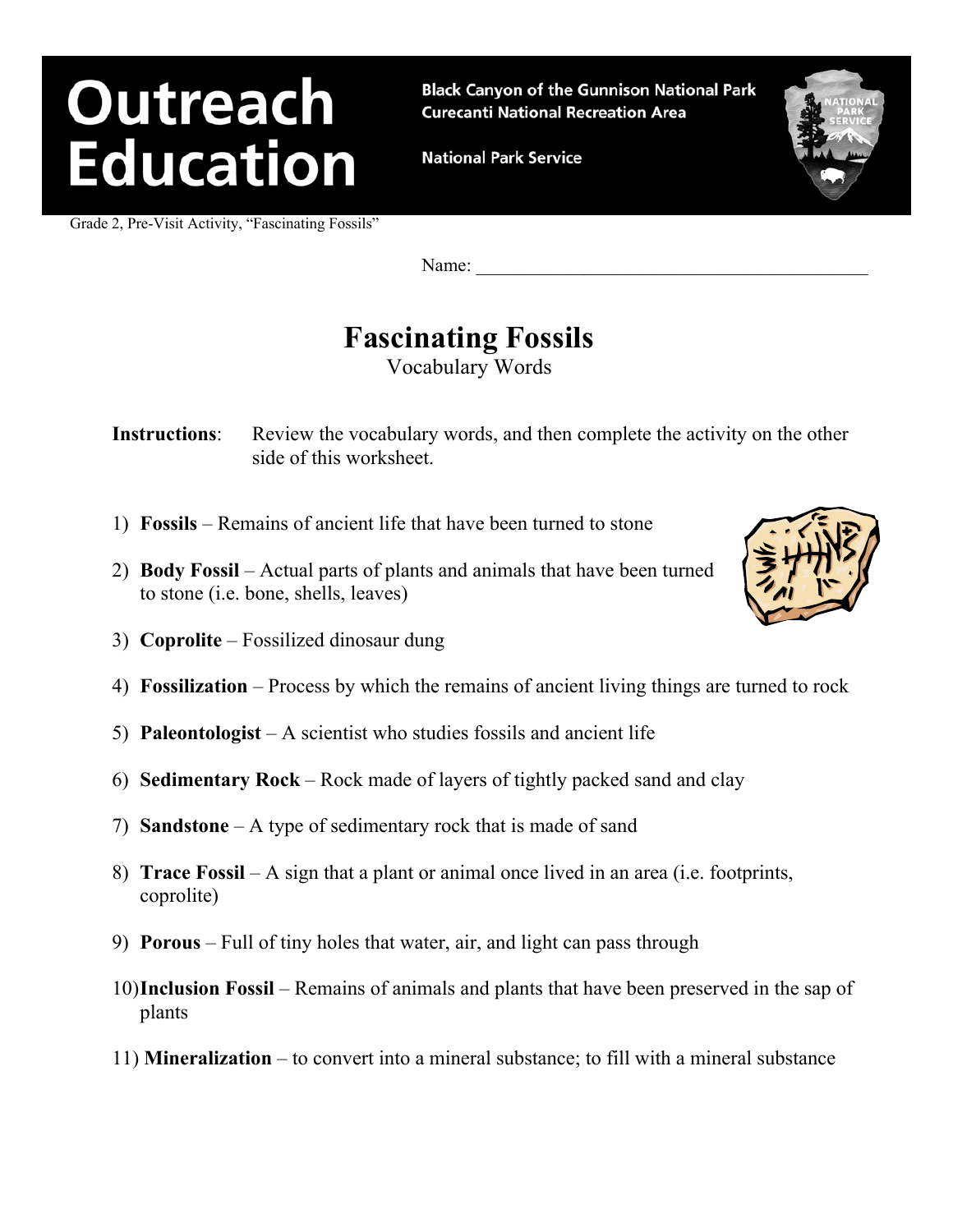**Black Canyon of the Gunnison National Park Curecanti National Recreation Area** 

**National Park Service** 

Grade 2, Pre-Visit Activity, "Fascinating Fossils"

Name:

**Instructions**: Fill in the blanks, using "Fascinating Fossils" vocabulary words.

Jane, a famous p \_\_\_ \_\_\_ \_\_\_ \_\_\_ \_\_\_ \_\_\_ \_\_\_ \_\_\_ \_\_\_ \_\_\_ \_\_\_ \_\_\_ t , was hiking in the Colorado mountains searching for  $f_{\text{max}} = 1$ which are remains of ancient life that have turned to stone. All of a sudden the ground shook beneath her. Jane ran over a hill and saw that there had been a huge landslide. She went over to look at the piles of rocks and saw layers of  $\frac{s}{s}$  \_\_ \_ \_ s \_ \_ \_ \_ \_ \_ \_ \_ a type of sedimentary rock. Fossils are found in sandstone, so Jane was excited to search through the rocks! Just as she began to dig, she found fossilized bones. The bones had turned to stone through a process called  $\underline{\hspace{1cm}} s$  s  $\underline{\hspace{1cm}} s$   $\underline{\hspace{1cm}} s$   $\underline{\hspace{1cm}} s$   $\underline{\hspace{1cm}} s$   $\underline{\hspace{1cm}} s$   $\underline{\hspace{1cm}} s$   $\underline{\hspace{1cm}} s$   $\underline{\hspace{1cm}} s$   $\underline{\hspace{1cm}} s$   $\underline{\hspace{1cm}} s$   $\underline{\hspace{1cm}} s$   $\underline{\hspace{1cm}} s$   $\underline{\hspace{1cm}} s$   $\underline{\hs$ saw that the fossils belonged to an Apatosaurus. These bones are examples of  $b$   $\_\_\_\_\_\_\_\_\_\_\_\_\_\_\_\_\_$ \_\_\_ \_\_\_ \_\_\_ \_\_\_ i l \_\_\_, which are fossilized parts of plants and animals. Jane hiked further up the mountain and found fossilized dinosaur dung, called  $c$  \_\_ \_\_ \_\_ \_\_ \_\_ \_\_ \_\_ \_\_ \_\_ \_\_\_ She also found a huge footprint, which is an example of a  $t$  \_\_ \_\_ \_\_ \_\_  $\underline{f}$  \_\_ \_\_ \_\_ \_\_ \_\_ . Jane carefully removed the fossils from the rocks and donated them to a museum.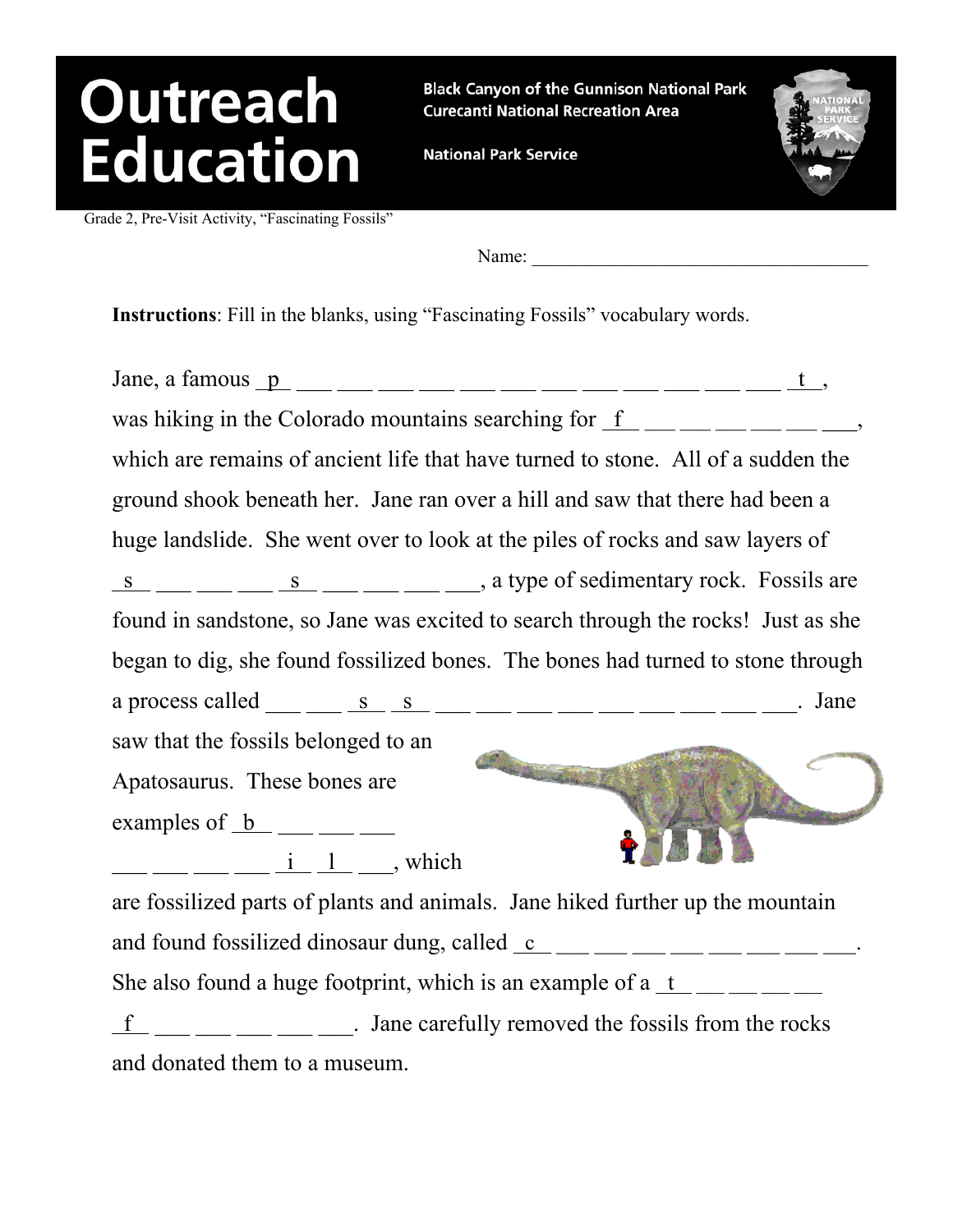**Black Canyon of the Gunnison National Park Curecanti National Recreation Area** 

**National Park Service** 

Grade 2, In-Class Activity, "Fascinating Fossils"

Name:

**Instructions**: Use this answer sheet to identify the objects at each of the stations. Circle the correct answers in A, B, and D, and draw a picture of your answer. For question C, fill in the blanks with the correct answer.

#### **FOSSIL QUEST**

| A. This fossil is:                                                                                                                                                                                                                                                                                                                                                                                                          | B. This IMPRESSION is a:              |
|-----------------------------------------------------------------------------------------------------------------------------------------------------------------------------------------------------------------------------------------------------------------------------------------------------------------------------------------------------------------------------------------------------------------------------|---------------------------------------|
| $1)$ a plant                                                                                                                                                                                                                                                                                                                                                                                                                | $1)$ leaf                             |
| 2) an animal bone                                                                                                                                                                                                                                                                                                                                                                                                           | $2)$ fish                             |
| $3)$ dung                                                                                                                                                                                                                                                                                                                                                                                                                   | 3) bird                               |
|                                                                                                                                                                                                                                                                                                                                                                                                                             |                                       |
|                                                                                                                                                                                                                                                                                                                                                                                                                             |                                       |
|                                                                                                                                                                                                                                                                                                                                                                                                                             |                                       |
|                                                                                                                                                                                                                                                                                                                                                                                                                             |                                       |
|                                                                                                                                                                                                                                                                                                                                                                                                                             |                                       |
|                                                                                                                                                                                                                                                                                                                                                                                                                             |                                       |
| C. This station has three objects. Write                                                                                                                                                                                                                                                                                                                                                                                    | D. In which rock would you look for a |
| what each object is in the spaces provided.                                                                                                                                                                                                                                                                                                                                                                                 | fossil?                               |
|                                                                                                                                                                                                                                                                                                                                                                                                                             | 1) mudstone                           |
| $1)$ __ __ __ __                                                                                                                                                                                                                                                                                                                                                                                                            | 2) sandstone                          |
|                                                                                                                                                                                                                                                                                                                                                                                                                             | 3) breccia                            |
| $2)$ __ __ __ __ __ __ __ __ __                                                                                                                                                                                                                                                                                                                                                                                             | 4) quartz                             |
|                                                                                                                                                                                                                                                                                                                                                                                                                             |                                       |
| $\frac{1}{1-\frac{1}{1-\frac{1}{1-\frac{1}{1-\frac{1}{1-\frac{1}{1-\frac{1}{1-\frac{1}{1-\frac{1}{1-\frac{1}{1-\frac{1}{1-\frac{1}{1-\frac{1}{1-\frac{1}{1-\frac{1}{1-\frac{1}{1-\frac{1}{1-\frac{1}{1-\frac{1}{1-\frac{1}{1-\frac{1}{1-\frac{1}{1-\frac{1}{1-\frac{1}{1-\frac{1}{1-\frac{1}{1-\frac{1}{1-\frac{1}{1-\frac{1}{1-\frac{1}{1-\frac{1}{1-\frac{1}{1-\frac{1}{1-\frac{1}{1-\frac{1}{1-\frac{1}{1-\frac{1$<br>3) |                                       |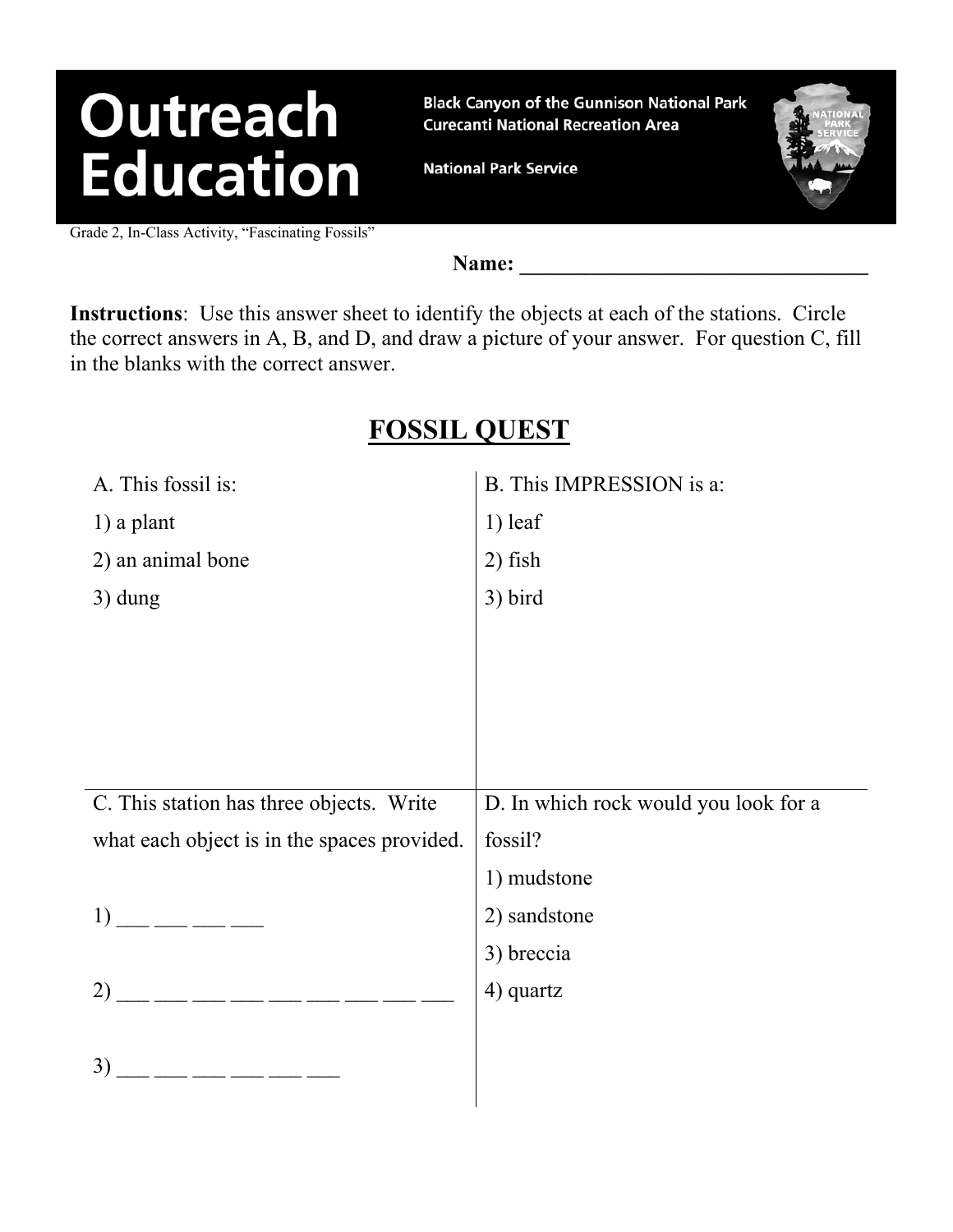**Black Canyon of the Gunnison National Park Curecanti National Recreation Area** 

**National Park Service** 

Grade 2, Post-Visit Activity, "Fascinating Fossils"

Name:

#### **FOSSILIZATION**

**Instructions**: Color the pictures on the attached sheet of paper. Then cut the squares along the dotted lines. Paste them on this sheet in the correct order of the fossilization process.

| <b>First Step</b> | <b>Second Step</b> |
|-------------------|--------------------|
|                   |                    |
|                   |                    |
|                   |                    |
|                   |                    |
|                   |                    |
|                   |                    |
|                   |                    |
|                   |                    |
|                   |                    |
|                   |                    |
| <b>Third Step</b> | <b>Last Step</b>   |
|                   |                    |
|                   |                    |
|                   |                    |
|                   |                    |
|                   |                    |
|                   |                    |
|                   |                    |
|                   |                    |
|                   |                    |
|                   |                    |